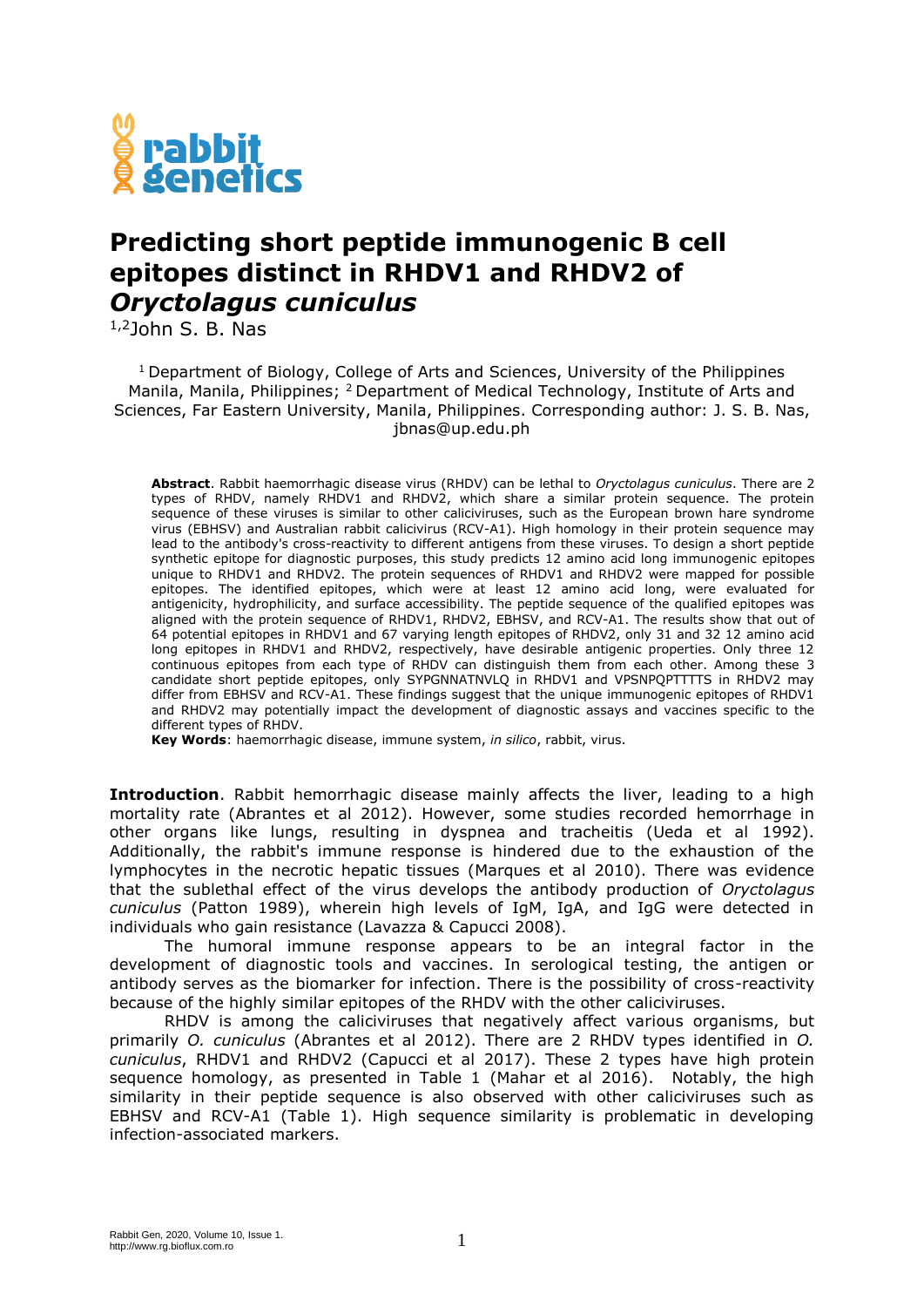Hence, this study aims to predict a short sequence epitope that is unique to RHDV1 and RHDV2, which also has desirable antigenic, surface accessible, and hydrophilic properties.

Table 1

|                            | Protein sequence homology of RHDV1 and RHDV2 with RHDV, EBHSV, and RCV-A1 |
|----------------------------|---------------------------------------------------------------------------|
| (source: Mahar et al 2016) |                                                                           |

|                   | %Homology |                   |
|-------------------|-----------|-------------------|
| <i>Viruses</i>    | RHDV1     | RHDV <sub>2</sub> |
| RHDV1             | 100.0%    | 93.13%            |
| RHDV <sub>2</sub> | 93.13%    | 100.0%            |
| <b>EBHSV</b>      | 77.55%    | 78.29%            |
| RCV-A1            | 87.74%    | 88.42%            |

## **Material and Method**

*Epitope prediction and selection*. The amino acid sequence of RHDV1 (GenBank Accession No.: ATN96667.1) and RHDV2 (GenBank Accession No.: QJR96952.1) were retrieved from the protein database of the National Center for Biotechnology Information (https://www.ncbi.nlm.nih.gov/protein). The B cell epitopes were predicted using Bepipred Linear Epitope Prediction 2.0, which is available in the Immune Epitope Database.

*Assessment of antigenicity, surface accessibility, and hydrophilicity*. A 12 amino acid continuous epitope was mapped based on the various length of epitopes recently identified in RHDV1 and RHDV2. The epitopes generated were assessed for antigenicity using the method of Kolaskar & Tongaonkar (1990). These epitopes were further characterized based on the method of predicting hydrophilicity of Parker (1986) and the predictive method for surface accessibility (Emini et al., 1985). These predictive tools were also available in the Immune Epitope Database.

*Sequence similarity of RHDV1 and RHDV2 epitopes with RHDV1 and RHDV2*  **protein sequence**. The 12 amino acid continuous epitopes of RHDV1 and RHDV2, which qualified for antigenicity, surface accessibility, and hydrophilicity were aligned using pairwise alignment in BlastP with the protein sequence of either of the 2 RHDV types to determine the unique epitopes for each RHDV type. The top 3 epitopes with the lowest identity percentage were qualified for the next evaluation.

*Sequence similarity of RHDV1 and RHDV2 with the protein sequence of other caliciviruses*. The qualified RHDV1 and RHDV2 epitopes were aligned with protein sequences from other caliciviruses, such as EBHSV (GenBank Accession No.: ATU74513.1) and RCV-A1 (GenBank Accession No.: AOC59456.1) to validate whether the unique epitopes of RHDV1 and RHDV2 were exclusive. The lowest identity percentage was chosen as the unique immunogenic epitope of RHDV1 and RHDV2.

## **Results and Discussion**

*Predicted immunogenic epitopes in RHDV1 and RHDV2*. The B cell epitope prediction shows that there were 64 possible epitopes with varying lengths present in RHDV1 and 67 epitopes in RHDV2, as presented in Tables 2 and 3. However, to design an antigenic epitope for detection, a short sequence, 12 amino acids long, is desired. Hence, from the respective number of epitopes from RHDV1 and RHDV2, only 27 and 28 epitopes, respectively, were evaluated for antigenicity, surface accessibility, and hydrophilicity.

The B cell epitope predictor determines the epitope and non-epitope regions in a protein sequence through a random forest algorithm (Larsen et al 2006). The predicted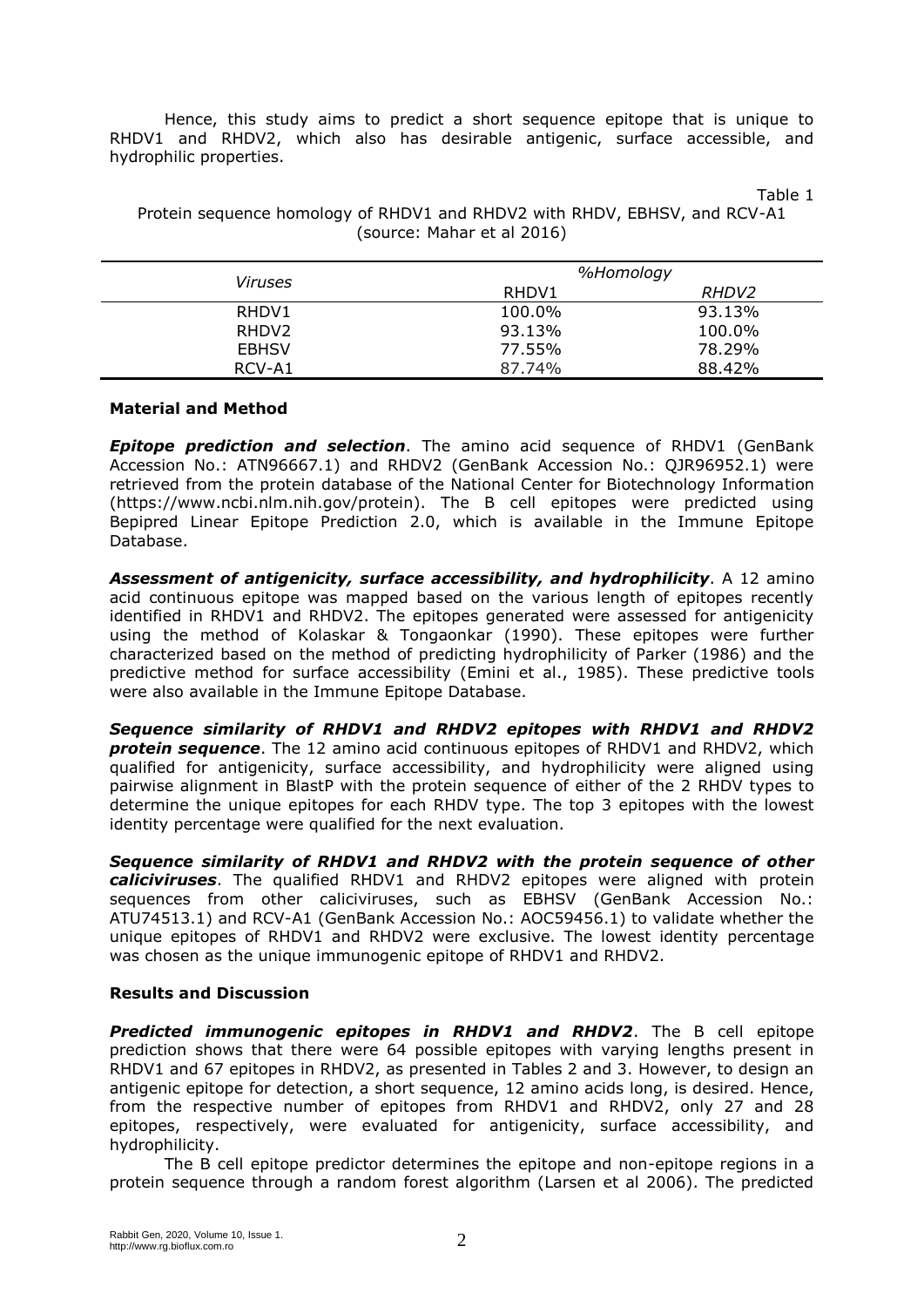linear B cell epitope's antigenic propensity is expected to elicit B cell response (Blythe & Flower 2005). In this study, the predicted linear epitopes were continuous and in varying lengths, ranging from 1 to 89. However, a previous study suggests that the average length of a conformational epitope is 15 amino acid residues (Kringelum et al 2013). Typically, synthetic peptides range from 5 to 20 amino acids (Carter & Loomis-Price 2004). Hence, the average length of synthetic peptides considered in this study was 12 amino acid long.

Predicted immunogenic epitopes of RHDV1

| <b>Start</b> | End  | Peptide sequence                                 | Length |
|--------------|------|--------------------------------------------------|--------|
| 1742         | 1830 | ADRKRVVSVVPDDEFVNVMEGKTRAAPQGEAAGTATTASVPGTTT    | 89     |
|              |      | DGMDPGVVATTSVVTADNSSASIATAGIGGPPQQVDQQETWRTN     |        |
| 1238         | 1310 | TITKGVYETSNFFCGEPIDYRGITAHRLVGAEPRPPVSGTRYAKVPGV | 73     |
|              |      | PDEYKTGYRPANLGRGDPDSDKSLM                        |        |
| 632          | 694  | ARNKAVESWQATRHGSKPGKSCYNKDMSHLTFQVYPHNMPAPGFV    | 63     |
|              |      | <b>FVGDKLVKSQVTPREYKY</b>                        |        |
| 118          | 174  | NKVIPCAYQFNEGFPNPAFEGEADDLFVELGAPTNMGFMDKKLLKK   | 57     |
|              |      | <b>GKKLMDKFVDV</b>                               |        |
| 719          | 772  | FVYPDAQYDQALLMWKQYFVMYGCVARLAKNFVDDIPYNQVHISRA   | 54     |
|              |      | <b>SDPKIEGC</b>                                  |        |
| 984          | 1033 | KAFQGVKGKTKHGRGARVNLGNDEYDEWQAARREFINAHDMTAEE    | 50     |
|              |      | <b>YLAMK</b>                                     |        |
| 2044         | 2092 | YGWSSPRFADIDHRKGSASYPGNNATNVLQFWHANAGSAIDNPIS    | 49     |
|              |      | QVAP                                             |        |
| 1347         | 1390 | LTKGERQANLNFKAAFNTLDLSTSCGPFVPGKKIDHVKDGVMDQ     | 44     |
| 1149         | 1188 | LVKGEAIRSVAQIAEGTPVCDWKKSPISTYGIKKTLSDST         | 40     |
| 1071         | 1106 | GVRNEVIRTRARQAPRGPKTLDDGGFYDNDYEGLPG             | 36     |
| 1986         | 2018 | RAPSSKTVDSISPAGLITTPVLTGVGNDNRWNG                | 33     |
| 2184         | 2214 | IISTPNANAITYTPQPDRIVTTPGTPAAAPV                  | 31     |
| 179          | 201  | LTSRDASLLDSIASDSTIRAKLE                          | 23     |
| 929          | 948  | VDRGDQGIDVFTDPNLISGF                             | 20     |
| 8            | 25   | ILPEKKPLSFFLDLRDKT                               | 18     |
| 537          | 553  | <b>HPSTVNFGLDHFDSYTG</b>                         | 17     |
| 2228         | 2244 | <b>RTGDVNATAGSTSGTQY</b>                         | 17     |
| 583          | 597  | PCPLNCDKVENKNKV                                  | 15     |
| 2097         | 2111 | <b>DMSFVPFNGPGIPAA</b>                           | 15     |
| 2144         | 2158 | PGNLQPTTNTSGAQT                                  | 15     |
| 819          | 832  | <b>VTVTTVNNILPFHS</b>                            | 14     |
| 611          | 623  | MILNATHPRAGAF                                    | 13     |
| 705          | 717  | HPDVASFEGANKF                                    | 13     |
| 1629         | 1641 | AADKTEFIDVCPL                                    | 13     |
| 2322         | 2334 | <b>STLVFNLGGAANG</b>                             | 13     |
| 441          | 452  | KMANEAATLDQL                                     | 12     |
| 1318         | 1329 | <b>OVYOOEPKLDKV</b>                              | 12     |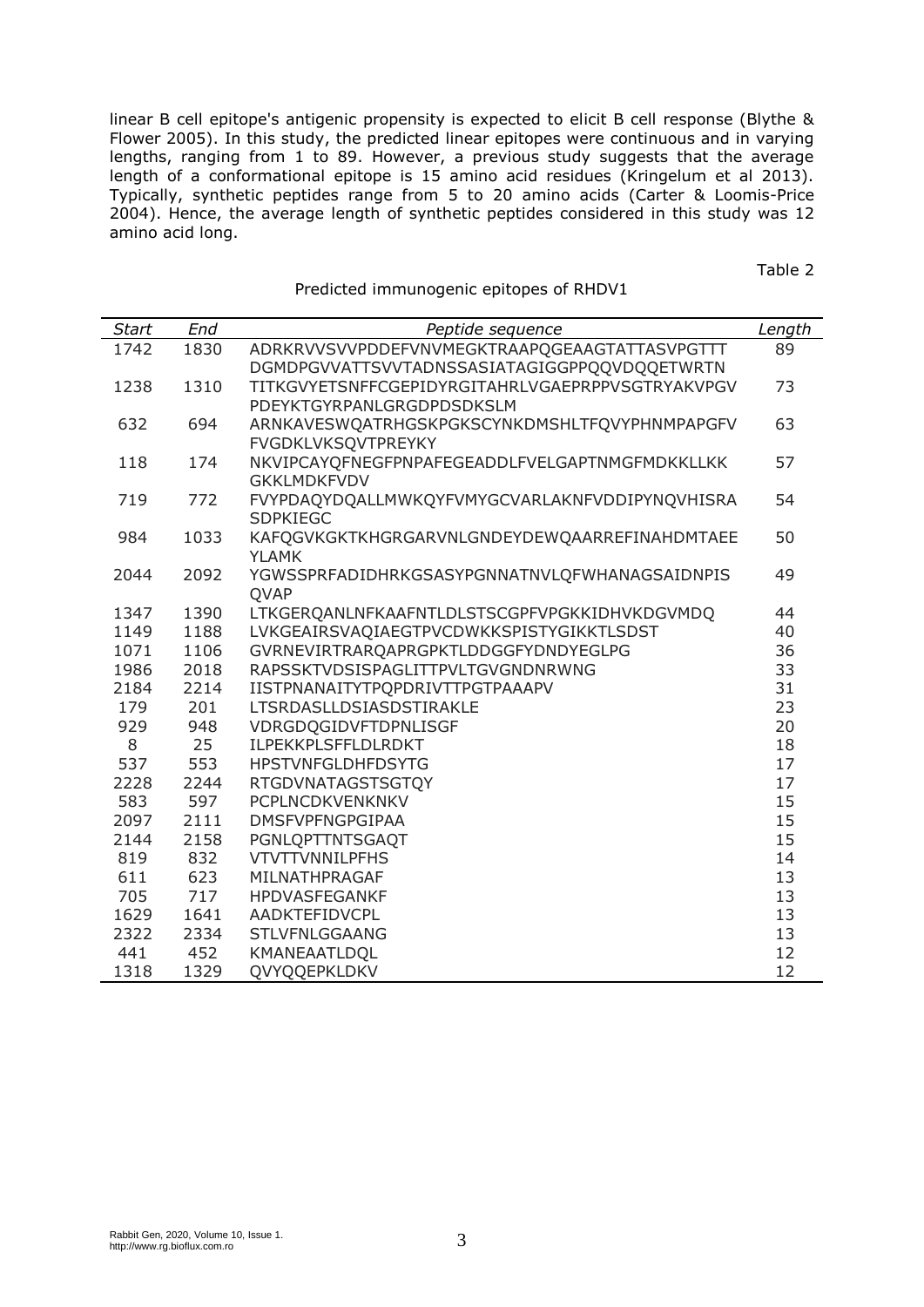Table 3

Predicted immunogenic epitopes of RHDV2

| <b>Start</b> | End  | Peptide                                         | Length |
|--------------|------|-------------------------------------------------|--------|
| 1748         | 1834 | ADRKRVVSVVPDDEFVNVMEGKARATPQGETAGTATTASVPGTTTD  | 87     |
|              |      | GMDPGVVATTSVVTTENASTSIATAGIGGPPQQVDQQETWR       |        |
| 1244         | 1317 | TVTKGVYETSNFFCGEPIDYRGITAHRLVGAEPRPPVSGTRYARVPG | 74     |
|              |      | VPDEYKTGYRPANLGRGDPDSDKSLMN                     |        |
| 641          | 699  | KAVEHWQNTRHGSKPGKSCFSKDMSHLSFQVYPHNMPAPGFVFVG   | 59     |
|              |      | <b>EKLVKSQVAPREYK</b>                           |        |
| 1059         | 1114 | TRRQLRPDEDQVTIVGKGGVRNEVIRTRARQTPKGPKNLDDGGFYD  | 56     |
|              |      | <b>NDYEGLPGFM</b>                               |        |
| 1993         | 2038 | APSSKTVDSISPADLLTTPVLTGVGTDNRWNGEIVGLQPVPGGFST  | 46     |
| 1353         | 1395 | LTKGERQSNLNFKAAFNTLDLSTSCGPFVPGKKIDHVKDGVMD     | 43     |
| 991          | 1031 | AFQGVKGKTKRGRGARVNLGNDEYDEWQAARREFVNAHDMT       | 41     |
| 2042         | 2075 | HWNLNGSTYGWSSPRFAAIDHDRGNASFPGSSSS              | 34     |
| 2192         | 2221 | STPNSSATTYTPQPNRIVNAPGTPAAAPIG                  | 30     |
| 122          | 146  | ALNKVIPCAYRFDKRIPNPIFEGEV                       | 25     |
| 740          | 762  | KQYFVMYGCVARLAKSFVEDIPY                         | 23     |
| 2233         | 2255 | RRTGDINAEAGSTNGTQYGAGSQ                         | 23     |
| 1158         | 1179 | GEAIRSVAQIAEGTPVSDWKKS                          | 22     |
| 149          | 168  | LFVELGAPTSMGFMDKKLLK                            | 20     |
| 933          | 952  | <b>DNVDRGDQGVDVFTDPNLIS</b>                     | 20     |
| 2143         | 2162 | <b>LGFATGVPSNPQPTTTTSGA</b>                     | 20     |
| 171          | 189  | KKLMDKFVDIDEPCLTSKD                             | 19     |
| 5            | 22   | <b>SRLTGMTTAILPAKKPLS</b>                       | 18     |
| 2103         | 2120 | <b>DMSFVPFSGTTIPTAGWV</b>                       | 18     |
| 544          | 559  | <b>PSTINFGLDHFDSYTG</b>                         | 16     |
| 824          | 839  | <b>GVTVTTVNNILPFHSQ</b>                         | 16     |
| 2085         | 2099 | AGSAADNPISQIAPD                                 | 15     |
| 590          | 603  | CPLNCDKAENKNKV                                  | 14     |
| 1323         | 1335 | LQVYQQEPKLDKV                                   | 13     |
| 1635         | 1647 | ATDKTEYIDVCPL                                   | 13     |
| 2328         | 2340 | <b>STLVYNLGGTTNG</b>                            | 13     |
| 88           | 99   | <b>KQQHKFGPTCLC</b>                             | 12     |
| 2172         | 2183 | VANGINQTTAGL                                    | 12     |

*Antigenicity, surface accessibility, and hydrophilicity of the candidate epitopes*  of RHDV1 and RHDV2. The generated varying lengths of peptide sequences were trimmed down to 12 continuous epitopes of RHDV1 and RHDV2 and assessed for antigenicity, surface accessibility, and hydrophilicity. Each continuous epitope should pass the threshold value for the different parameters. The threshold values were based on the threshold output of the prediction tool used. The 12 continuous epitopes with higher values than the threshold are presented in Table 4 for RHDV1 and in Table 5 for RHDV2. The 73 amino acid long continuous epitope positioned at 1238-1310 in RHDV1 generated the most significant number of 12 continuous epitopes, which exceeds the cut-off value. There were seven 12 continuous epitopes identified to have antigenicity, surface accessibility, and hydrophilicity scores of 1.016 to 1.04, 1.182 to 2.495, and 2.858 to 3.397, respectively.

Similarly, the 74 sequence long peptide located at 1244 to 1317 positions in RHVD2 generated the highest number of 12 continuous epitopes with antigenicity, surface accessibility, and hydrophilicity values greater than the threshold. The scores of the 7 qualified epitopes from this position varied from 1.016 to 1.03, 1.137 to 2.452, and 2.733 to 3.267, respectively. Overall, 31 twelve continuous epitopes qualified from RHDV1 and 34 from RHDV2.

The antigenic propensity of peptide sequences is influenced by its physicochemical properties, such as hydrophilicity, surface accessibility, and flexibility (Kolaskar &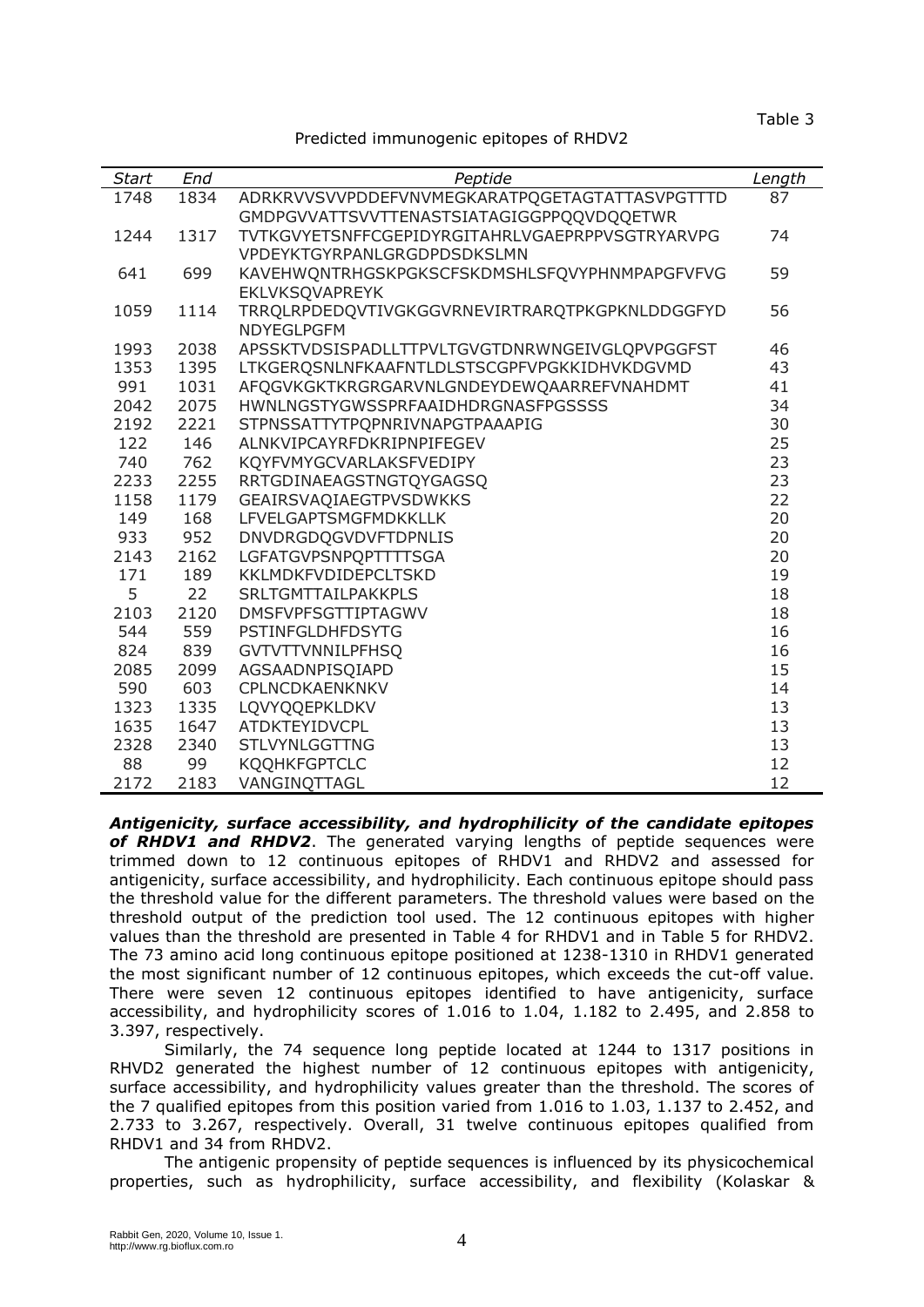Tongaonkar 1990). In nature, the antigenic sites are recognized by antibodies. Thus, it only makes sense that the predicted epitope should be accessible on the protein (Emini et al 1985). These peptide fragments located on the surface of the protein are more exposed to bulk water; hence, assumptions are drawn that antigenic sites are hydrophilic (Parker et al 1986).

Table 4

| Antigenicity, surface accessibility, and hydrophilicity scores of putative antigenic epitopes |          |  |  |
|-----------------------------------------------------------------------------------------------|----------|--|--|
|                                                                                               | of RHDV1 |  |  |

| <b>Start</b> | End  | Sequence            | Antigenicity<br>$\geq 0.974$ | Surface accessibility<br>$\geq$ 1 | Hydrophilicity<br>$\geq 1.322$ |
|--------------|------|---------------------|------------------------------|-----------------------------------|--------------------------------|
| 1813         | 1824 | GIGGPPQQVDQQ        | 1.018                        | 1.031                             | 3.633                          |
| 1814         | 1825 | IGGPPQQVDQQE        | 1.016                        | 1.805                             | 3.808                          |
| 1281         | 1292 | <b>KVPGVPDEYKTG</b> | 1.024                        | 1.182                             | 3.392                          |
| 1285         | 1296 | <b>VPDEYKTGYRPA</b> | 1.017                        | 2.495                             | 3.117                          |
| 1280         | 1291 | <b>AKVPGVPDEYKT</b> | 1.04                         | 1.207                             |                                |
|              |      |                     |                              |                                   | 3.092                          |
| 1268         | 1279 | <b>AEPRPPVSGTRY</b> | 1.016                        | 1.935                             | 3.033                          |
| 1269         | 1280 | <b>EPRPPVSGTRYA</b> | 1.016                        | 1.935                             | 3.033                          |
| 1277         | 1288 | <b>TRYAKVPGVPDE</b> | 1.035                        | 1.182                             | 2.967                          |
| 1270         | 1281 | <b>PRPPVSGTRYAK</b> | 1.023                        | 2.234                             | 2.858                          |
| 680          | 691  | DKLVKSQVTPRE        | 1.039                        | 2.082                             | 3.05                           |
| 679          | 690  | <b>GDKLVKSQVTPR</b> | 1.041                        | 1.19                              | 2.875                          |
| 683          | 694  | <b>VKSQVTPREYKY</b> | 1.056                        | 3.712                             | 2.667                          |
| 681          | 692  | <b>KLVKSQVTPREY</b> | 1.063                        | 1.953                             | 2.058                          |
| 682          | 693  | <b>LVKSQVTPREYK</b> | 1.063                        | 1.953                             | 2.058                          |
| 719          | 730  | FVYPDAQYDQAL        | 1.083                        | 1.399                             | 1.033                          |
| 720          | 731  | VYPDAQYDQALL        | 1.097                        | 1.332                             | 1.033                          |
| 2062         | 2073 | SYPGNNATNVLQ        | 1.005                        | 1.089                             | 2.817                          |
| 1375         | 1386 | <b>VPGKKIDHVKDG</b> | 1.03                         | 1.377                             | 3.108                          |
| 1376         | 1387 | PGKKIDHVKDGV        | 1.03                         | 1.377                             | 3.108                          |
| 1081         | 1092 | ARQAPRGPKTLD        | 0.987                        | 1.258                             | 3.35                           |
| 1986         | 1997 | <b>RAPSSKTVDSIS</b> | 1.024                        | 3.208                             | 3.633                          |
| 1987         | 1998 | <b>APSSKTVDSISP</b> | 1.04                         | 2.533                             | 3.458                          |
| 1988         | 1999 | <b>PSSKTVDSISPA</b> | 1.04                         | 2.533                             | 3.458                          |
| 1989         | 2000 | <b>SSKTVDSISPAG</b> | 1.024                        | 1.621                             | 3.758                          |
| 2184         | 2195 | <b>TYTPQPDRIVTT</b> | 1.018                        | 1.786                             | 2.633                          |
| 182          | 193  | RDASLLDSIASD        | 1.024                        | 1.178                             | 2.625                          |
| 933          | 944  | <b>DOGIDVFTDPNL</b> | 1.009                        | 1.214                             | 2.158                          |
| 1629         | 1640 | AADKTEFIDVCP        | 1.054                        | 1.101                             | 2.125                          |
| 441          | 452  | KMANEAATLDQL        | 0.989                        | 1.000                             | 2.117                          |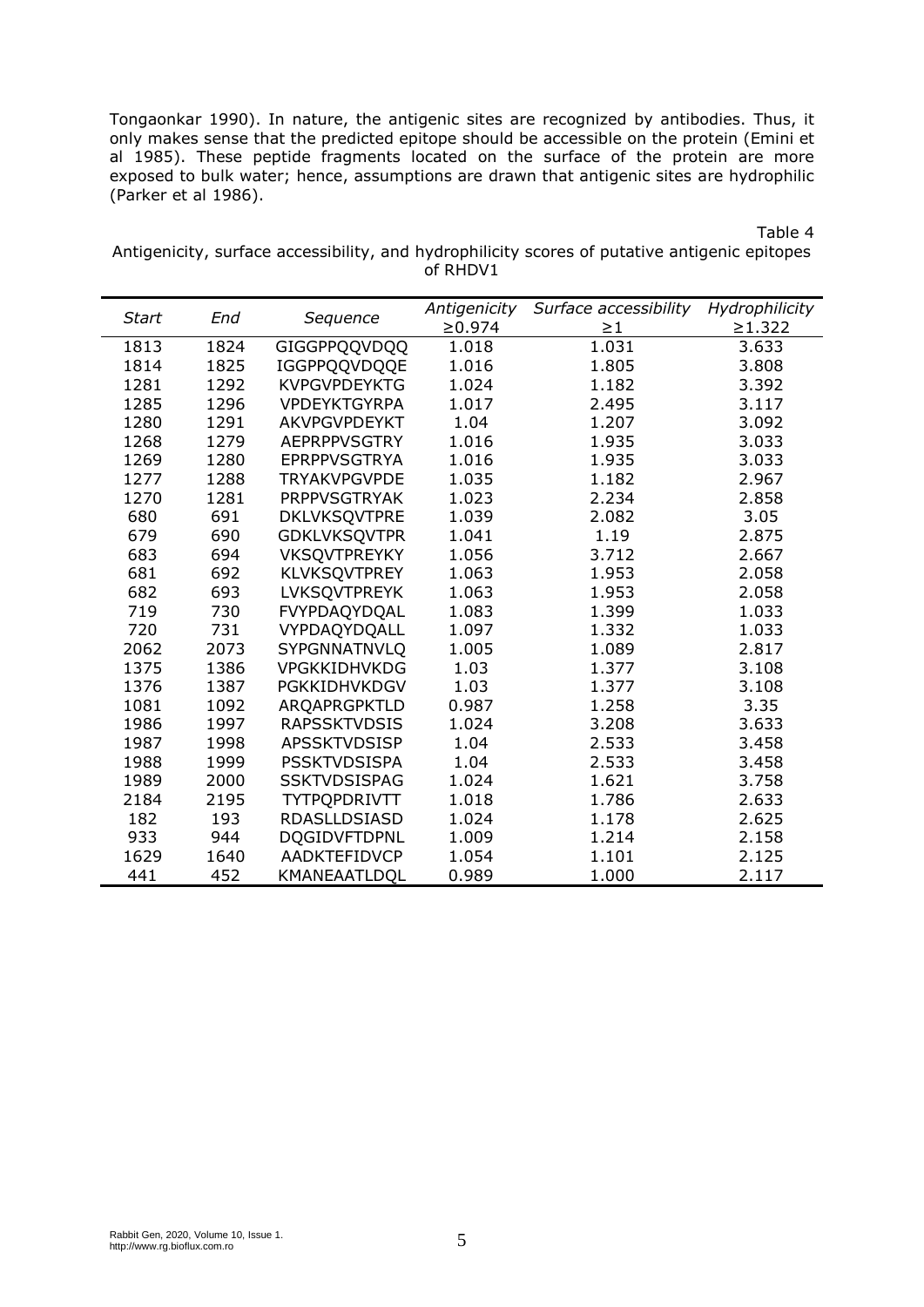Table 5

| <b>Start</b> | End  | Sequence            | Antigenicity<br>≥0.966 | Surface accessibility<br>$\geq\!1$ | Hydrophilicity<br>$\ge 0.674$ |
|--------------|------|---------------------|------------------------|------------------------------------|-------------------------------|
| 1819         | 1830 | GIGGPPQQVDQQ        | 1.018                  | 1.108                              | 3.633                         |
| 1820         | 1831 | IGGPPQQVDQQE        | 1.016                  | 1.939                              | 3.808                         |
| 1287         | 1298 | <b>RVPGVPDEYKTG</b> | 1.019                  | 1.138                              | 3.267                         |
| 1291         | 1302 | <b>VPDEYKTGYRPA</b> | 1.017                  | 2.452                              | 3.117                         |
| 1274         | 1285 | <b>AEPRPPVSGTRY</b> | 1.016                  | 1.901                              | 3.033                         |
| 1275         | 1286 | <b>EPRPPVSGTRYA</b> | 1.016                  | 1.901                              | 3.033                         |
| 1285         | 1296 | ARVPGVPDEYKT        | 1.035                  | 1.161                              | 2.967                         |
| 1283         | 1294 | <b>TRYARVPGVPDE</b> | 1.03                   | 1.137                              | 2.842                         |
| 1276         | 1287 | <b>PRPPVSGTRYAR</b> | 1.018                  | 2.15                               | 2.733                         |
| 686          | 697  | EKLVKSQVAPRE        | 1.05                   | 1.793                              | 2.608                         |
| 685          | 696  | <b>GEKLVKSQVAPR</b> | 1.052                  | 1.025                              | 2.433                         |
| 687          | 698  | KLVKSQVAPREY        | 1.076                  | 1.623                              | 1.8                           |
| 688          | 699  | LVKSQVAPREYK        | 1.076                  | 1.623                              | 1.8                           |
| 1059         | 1070 | TRRQLRPDEDQV        | 0.987                  | 2.892                              | 3.9                           |
| 1060         | 1071 | <b>RRQLRPDEDQVT</b> | 0.987                  | 2.892                              | 3.9                           |
| 1993         | 2004 | <b>APSSKTVDSISP</b> | 1.04                   | 2.377                              | 3.458                         |
| 1994         | 2005 | <b>PSSKTVDSISPA</b> | 1.04                   | 2.377                              | 3.458                         |
| 1996         | 2007 | SKTVDSISPADL        | 1.043                  | 1.58                               | 2.808                         |
| 2000         | 2011 | <b>DSISPADLLTTP</b> | 1.035                  | 1.462                              | 1.942                         |
| 1381         | 1392 | VPGKKIDHVKDG        | 1.03                   | 1.189                              | 3.108                         |
| 1382         | 1393 | PGKKIDHVKDGV        | 1.03                   | 1.189                              | 3.108                         |
| 2053         | 2064 | <b>SSPRFAAIDHDR</b> | 1.004                  | 1.514                              | 2.717                         |
| 2054         | 2065 | SPRFAAIDHDRG        | 0.992                  | 1.118                              | 2.65                          |
| 740          | 751  | <b>KQYFVMYGCVAR</b> | 1.098                  | 1.087                              | 0.042                         |
| 2244         | 2255 | <b>STNGTQYGAGSQ</b> | 0.958                  | 1.46                               | 4.975                         |
| 2240         | 2251 | AEAGSTNGTQYG        | 0.949                  | 1.101                              | 4.758                         |
| 2241         | 2252 | EAGSTNGTQYGA        | 0.949                  | 1.101                              | 4.758                         |
| 2149         | 2160 | <b>VPSNPQPTTTTS</b> | 1.002                  | 1.543                              | 4.117                         |
| 178          | 189  | VDIDEPCLTSKD        | 1.047                  | 1.087                              | 3.15                          |
| 11           | 22   | <b>TTAILPAKKPLS</b> | 1.05                   | 1.532                              | 0.858                         |
| 2107         | 2118 | VPFSGTTIPTAG        | 1.025                  | 1.031                              | 1.575                         |
| 2105         | 2116 | <b>SFVPFSGTTIPT</b> | 1.039                  | 1.197                              | 0.7                           |
| 2088         | 2099 | AADNPISQIAPD        | 1.013                  | 1.414                              | 2.833                         |
| 88           | 99   | <b>KQQHKFGPTCLC</b> | 1.084                  | $\mathbf{1}$                       | 1.908                         |

Antigenicity, surface accessibility, and hydrophilicity scores of putative antigenic epitopes of RHDV2

*The similarity of the predicted epitopes with the different types of RHDV*. The 12 continuous epitopes predicted in RHDV1 were aligned with the protein sequence of RHDV2 to determine the uniqueness of the candidate epitopes to RHDV1, as shown in Table 6. Contrastingly, the predicted epitopes in RHDV2 were aligned with the protein sequence of RHDV1, as shown in Table 7. Typically, the identity the majority of identified epitopes from RHDV1 has 83 to 100% similarity with RHDV2. Only three 12 continuous epitopes have at most 75% homology. These continuous epitopes were between 2062 and 2073, 1081 and 1092, and 2184 and 2195 positions. Similarly, most of the predicted continuous epitopes of RHDV2 had 83 to 100% similarity with RHDV1. Only three 12 continuous epitopes of RHDV2 were identified to have less than 73% similarity with RHDV1. These epitopes are found from between 2149 and 2160, 2107 and 2118, and 2105 and 2116 positions in RHDV2.

Sequence similarity analysis identifies epitopes that are distinct to RHDV1 and RHDV2. The unique epitopes may distinguish *O. cuniculus* infected with RHDV1 from those infected with RHDV2, whose symptoms are relatively similar. Ideally, unique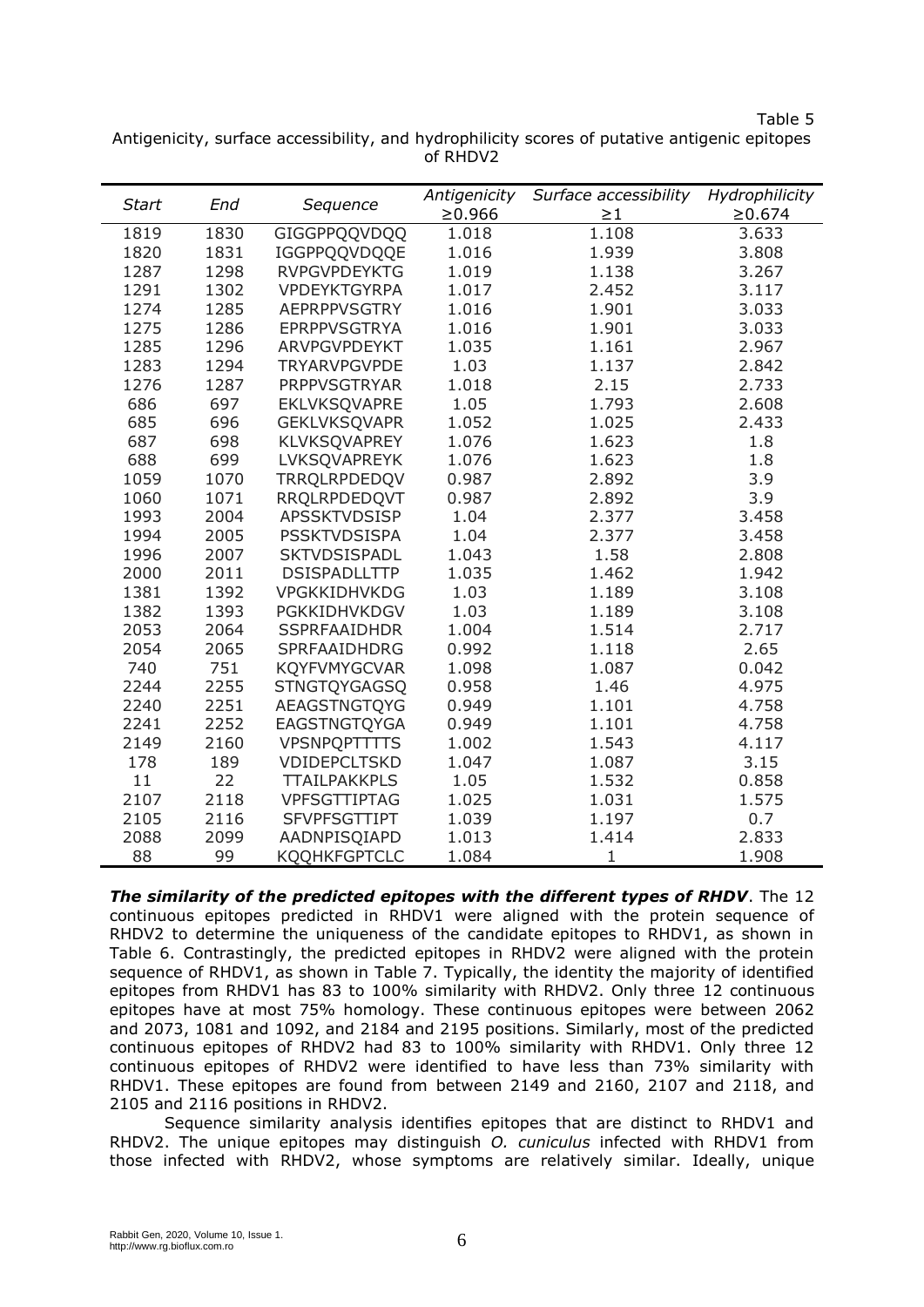synthetic peptides may pave the way for developing screening tests, immunization, and vaccines specific to the two types of RHDV (Potocnakova et al 2016).

| <b>Start</b><br>End |      |                     |              | RHDV2        |  |  |
|---------------------|------|---------------------|--------------|--------------|--|--|
|                     |      | Sequence            | Identity (%) | Alignment    |  |  |
| 1813                | 1824 | GIGGPPQQVDQQ        | 100          |              |  |  |
| 1814                | 1825 | IGGPPQQVDQQE        | 100          |              |  |  |
| 1281                | 1292 | <b>KVPGVPDEYKTG</b> | 100          | *VPGVPDEYKTG |  |  |
| 1285                | 1296 | <b>VPDEYKTGYRPA</b> | 100          |              |  |  |
| 1280                | 1291 | <b>AKVPGVPDEYKT</b> | 91.67        | A*VPGVPDEYKT |  |  |
| 1268                | 1279 | <b>AEPRPPVSGTRY</b> | 100          |              |  |  |
| 1269                | 1280 | <b>EPRPPVSGTRYA</b> | 100          |              |  |  |
| 1277                | 1288 | <b>TRYAKVPGVPDE</b> | 91.67        | TRYA*VPGVPDE |  |  |
| 1270                | 1281 | <b>PRPPVSGTRYAK</b> | 100          | PRPPVSGTRYA* |  |  |
| 680                 | 691  | <b>DKLVKSQVTPRE</b> | 83.33        | *KLVKSQV*PRE |  |  |
| 679                 | 690  | <b>GDKLVKSQVTPR</b> | 83.33        | G*KLVKSQV*PR |  |  |
| 683                 | 694  | <b>VKSQVTPREYKY</b> | 91.67        | VKSQV*PREYKY |  |  |
| 681                 | 692  | <b>KLVKSQVTPREY</b> | 91.67        | KLVKSQV*PREY |  |  |
| 682                 | 693  | LVKSQVTPREYK        | 91.67        | LVKSQV*PREYK |  |  |
| 719                 | 730  | FVYPDAQYDQAL        | 83.33        | F*YPDAQY*QAL |  |  |
| 720                 | 731  | VYPDAQYDQALL        | 83.33        | *YPDAQY*QALL |  |  |
| 2062                | 2073 | SYPGNNATNVLQ        | 50           | S*PG****NVL* |  |  |
| 1375                | 1386 | VPGKKIDHVKDG        | 100          |              |  |  |
| 1376                | 1387 | PGKKIDHVKDGV        | 100          |              |  |  |
| 1081                | 1092 | ARQAPRGPKTLD        | 75           | ARQ*P*GPK*LD |  |  |
| 1986                | 1997 | <b>RAPSSKTVDSIS</b> | 100          |              |  |  |
| 1987                | 1998 | <b>APSSKTVDSISP</b> | 100          |              |  |  |
| 1988                | 1999 | <b>PSSKTVDSISPA</b> | 100          |              |  |  |
| 1989                | 2000 | <b>SSKTVDSISPAG</b> | 100          |              |  |  |
| 2184                | 2195 | TYTPQPDRIVTT        | 75           | TYTPQP*RIV** |  |  |
| 182                 | 193  | <b>RDASLLDSIASD</b> | 100          | *DASLLDSIASD |  |  |
| 933                 | 944  | <b>DQGIDVFTDPNL</b> | 91.67        | DQG*DVFTDPNL |  |  |
| 1629                | 1640 | AADKTEFIDVCP        | 83.33        | A*DKTE*IDVCP |  |  |
| 441                 | 452  | KMANEAATLDOL        | 100          |              |  |  |

Table 6 Sequence similarity of the predicted immunogenic epitopes of RHDV1 with RHDV2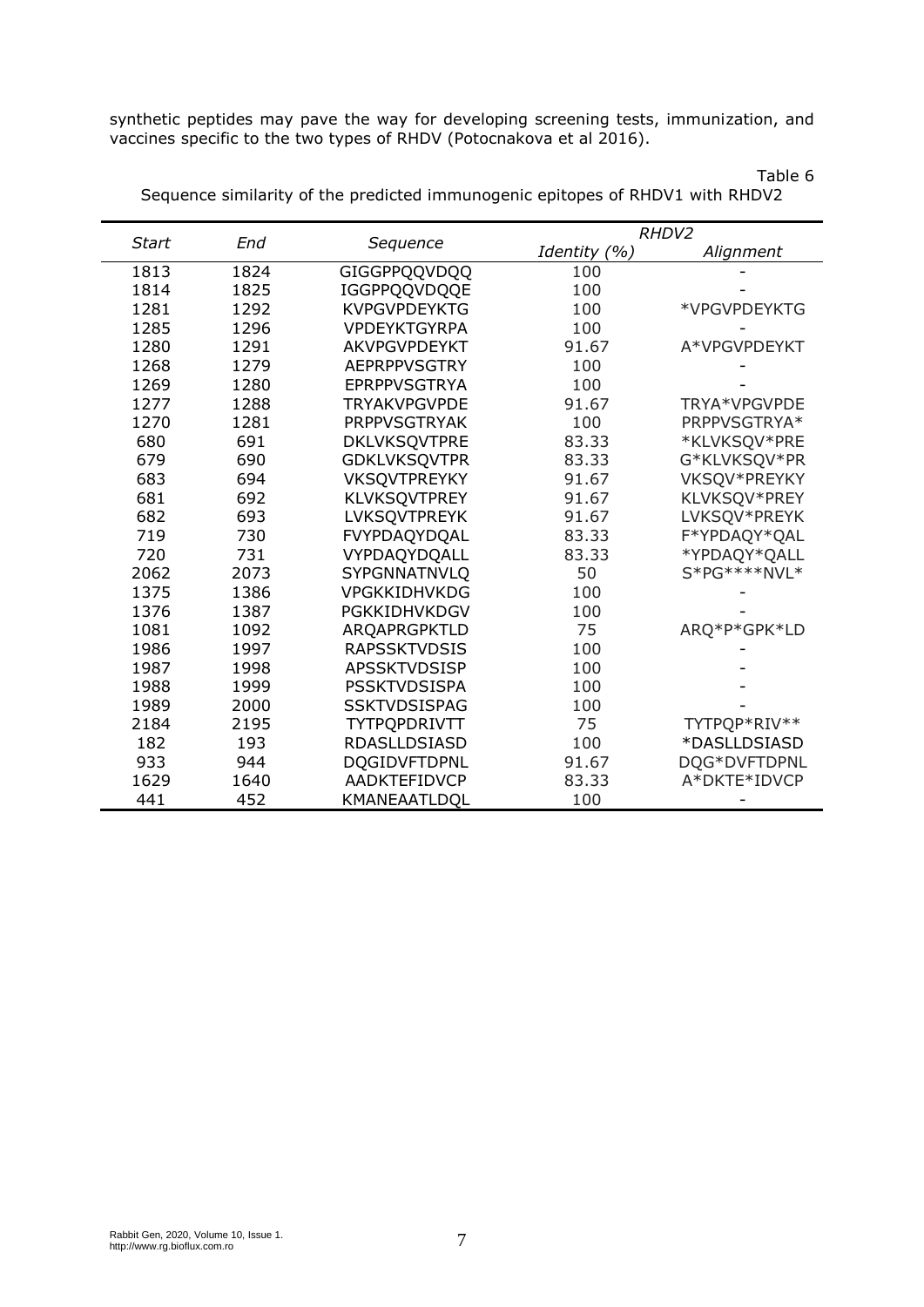| ч.<br>. .<br>٠<br>×<br>v |
|--------------------------|
|--------------------------|

| <b>Start</b><br>End |      | Sequence            |              | RHDV1         |  |  |
|---------------------|------|---------------------|--------------|---------------|--|--|
|                     |      |                     | Identity (%) | Alignment     |  |  |
| 1819                | 1830 | GIGGPPQQVDQQ        | 100          |               |  |  |
| 1820                | 1831 | IGGPPQQVDQQE        | 100          |               |  |  |
| 1287                | 1298 | <b>RVPGVPDEYKTG</b> | 100          |               |  |  |
| 1291                | 1302 | <b>VPDEYKTGYRPA</b> | 100          |               |  |  |
| 1274                | 1285 | <b>AEPRPPVSGTRY</b> | 100          |               |  |  |
| 1275                | 1286 | <b>EPRPPVSGTRYA</b> | 100          |               |  |  |
| 1285                | 1296 | <b>ARVPGVPDEYKT</b> | 91.67        | A*VPGVPDEYKT  |  |  |
| 1283                | 1294 | <b>TRYARVPGVPDE</b> | 91.67        | TRYA*VPGVPDE  |  |  |
| 1276                | 1287 | <b>PRPPVSGTRYAR</b> | 100          | PRPPVSGTRYA*  |  |  |
| 686                 | 697  | EKLVKSQVAPRE        | 83.33        | *KLVKSQV*PRE  |  |  |
| 685                 | 696  | <b>GEKLVKSQVAPR</b> | 83.33        | G*KLVKSQV*PR  |  |  |
| 687                 | 698  | KLVKSQVAPREY        | 91.67        | KLVKSQV*PREY  |  |  |
| 688                 | 699  | LVKSQVAPREYK        | 91.67        | LVKSQV*PREYK  |  |  |
| 1059                | 1070 | TRRQLRPDEDQV        | 100          |               |  |  |
| 1060                | 1071 | RRQLRPDEDQVT        | 100          |               |  |  |
| 1993                | 2004 | <b>APSSKTVDSISP</b> | 100          |               |  |  |
| 1994                | 2005 | <b>PSSKTVDSISPA</b> | 100          |               |  |  |
| 1996                | 2007 | SKTVDSISPADL        | 91.67        | SKTVDSISPA*L  |  |  |
| 2000                | 2011 | <b>DSISPADLLTTP</b> | 83.33        | DSISPA*L*TTP  |  |  |
| 1381                | 1392 | VPGKKIDHVKDG        | 100          |               |  |  |
| 1382                | 1393 | PGKKIDHVKDGV        | 100          |               |  |  |
| 2053                | 2064 | <b>SSPRFAAIDHDR</b> | 90           | SSPRFA*IDH*** |  |  |
| 2054                | 2065 | SPRFAAIDHDRG        | 88.89        | *SPRFA*IDH*** |  |  |
| 740                 | 751  | <b>KQYFVMYGCVAR</b> | 100          |               |  |  |
| 2244                | 2255 | <b>STNGTQYGAGSQ</b> | 83.33        | ST*GTQYG*GSQ  |  |  |
| 2240                | 2251 | AEAGSTNGTQYG        | 90           | **AGST*GTQYG  |  |  |
| 2241                | 2252 | EAGSTNGTQYGA        | 90           | *AGST*GTQYG*  |  |  |
| 2149                | 2160 | <b>VPSNPQPTTTTS</b> | 72.73        | *P*N*QPTT*TS  |  |  |
| 178                 | 189  | VDIDEPCLTSKD        | 83.33        | VD*DEPCLTS*D  |  |  |
| 11                  | 22   | <b>TTAILPAKKPLS</b> | 83.33        | T*AILP*KKPLS  |  |  |
| 2107                | 2118 | VPFSGTTIPTAG        | 66.67        | VPF*G**IP*AG  |  |  |
| 2105                | 2116 | <b>SFVPFSGTTIPT</b> | 72.73        | SFVPF*G**IP*  |  |  |
| 2088                | 2099 | AADNPISQIAPD        | 83.33        | A*DNPISQ*APD  |  |  |
| 88                  | 99   | KQQHKFGPTCLC        | 83.33        | QQ*HKFGP*CLC  |  |  |

Sequence similarity of the predicted immunogenic epitopes of RHDV2 with RHDV1

*The similarity of the predicted epitopes of RHDV with other caliciviruses*. There are only two species of *Lagovirus* known, which are RHDV and EBHSV. These species of *Lagovirus* are present in Lagomorpha. However, they are distinct to a genus of Leporidae. RHDV is distinct to *Oryctolagus* (Capucci et al 2017), whereas EBHSV to *Lepus* (Lopes et al 2014). Another notable Caliciviridae virus that also poses detrimental effects on the health of *O. cuniculus* is RCV-A1 (Le Gall-Reculé et al 2013). These candidate epitopes underwent sequence similarity analysis with EBHSV and RCV-A1 (Table 8) to validate whether unique RHDV epitopes that can distinguish between RHDV1 and RHDV2 are also distinct to RHDV.

The top 3 unique epitopes in RHDV1 and RHDV2 were aligned with the protein sequence of another *Lagovirus*, EBHSV. Two out of the three 12 continuous epitopes in RHDV1 have greater than 80% homology with EBHS. Only the SYPGNNATNVLQ from the 2061 to 2073 amino acid position in RHDV1 has an identity lower than 70% with EBHSV. Two candidate epitopes from RHDV2 have greater than 80% similarity with the EBHSV protein sequence. The best peptide sequence in RHDV2 is VPSNPQPTTTTS, from the 2149 to 2160 position, 70% homology with EBHS.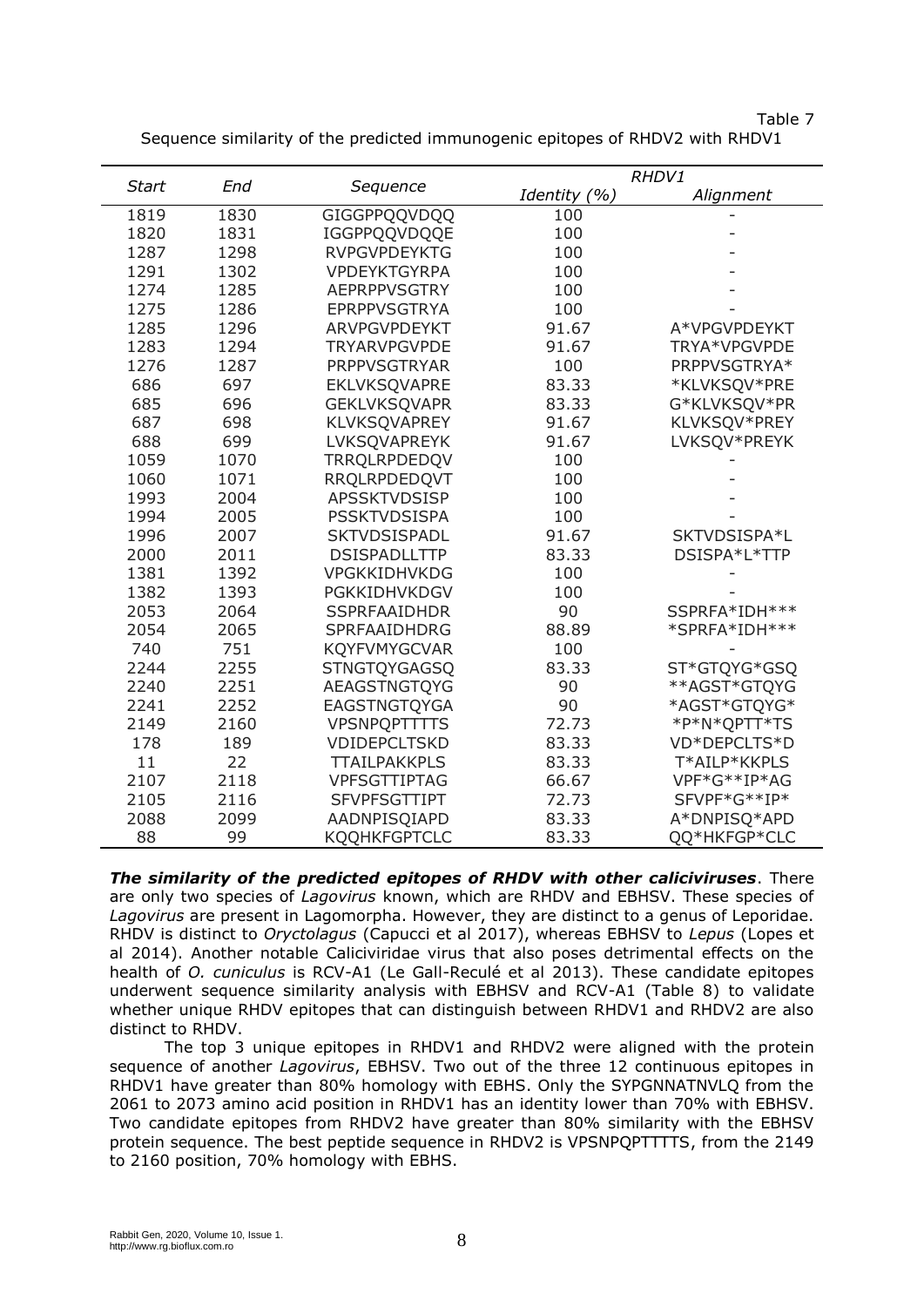Among the three candidate epitopes of RHDV1, only SYPGNNATNVLQ, from the 2061 to 2073 position is distinct to RHDV1, whereas the other two have greater than 80% similarity with RCV-A1. Contrastingly, all the three putative epitopes from positions 2105 to 2160 in RHDV2 are incomparable with RCV-A1, having less than 70% homology.

Considering that RHDV1 and RHDV2 share about 75% to 90% protein sequence with EHBSV and RCV-A1, problems may arise with the possibility of the cross-reactivity of antibodies with the other caliciviruses (Robinson et al 2002). Identifying the unique immunogenic epitopes in RHDV1 and RHDV2 may distinguish the RHDV1 from RHDV2 and other caliciviruses.

Table 8

Sequence similarity of the unique immunogenic epitopes of RHDV1 and RHDV2 with other *Caliciviridae*

| ΙD                | Start | End  |                     | EBHS         |                               | RCV-A1       |                |
|-------------------|-------|------|---------------------|--------------|-------------------------------|--------------|----------------|
|                   |       |      | Sequence            | Identity (%) | Alignment                     | Identity (%) | Alignment      |
| RHDV1             | 2062  | 2073 | <b>SYPGNNATNVLO</b> | 66.67        | SYP***ATN***                  | 66.67        | SYPG***TNVL*   |
| RHDV1             | 1081  | 1092 | AROAPRGPKTLD        | 81.82        | *R*AP*GPKTLD                  | 81.82        | *ROAP*G*KTLD   |
| RHDV1             | 2184  | 2195 | <b>TYTPOPDRIVTT</b> | 83.33        | TYTPOP**IVTT                  | 90           | TYTPOP+RIV**   |
| RHDV <sub>2</sub> | 2149  | 2160 | <b>VPSNPOPTTTTS</b> | 70           | $*$ PSN $*$ $*$ P $*$ TTT $*$ | 63.64        | *P*N**PTT*TS   |
| RHDV <sub>2</sub> | 2107  | 2118 | <b>VPFSGTTIPTAG</b> | 80           | $*$ PFSG $*$ TIPT $**$        | 58.33        | $VPF*G***PT*G$ |
| RHDV <sub>2</sub> | 2105  | 2116 | <b>SFVPFSGTTIPT</b> | 80           | ***PFSG*TIPT                  | 66.67        | SFVPF*G***PT   |
|                   |       |      |                     |              |                               |              |                |

**Conclusions**. The high similarity of the RHDV protein sequence with the other caliciviruses may pose a possible concern on cross-reactivity, impeding diagnostic, and vaccine development in *O. cuniculus*. This study identified one 12 continuous epitopes from RHDV1 and RHDV2, which qualify for the antigenicity, surface accessibility, and hydrophilicity threshold values. These epitopes were SYPGNNATNVLQ, from the 2061 to 2073 amino acid of RHDV1 and VPSNPQPTTTTS, from the 2149 to 2160 amino acid of RHDV2. They may distinguish each respective RHDV virus from each other and other caliciviruses, like EBHSV and RCV-A1.

## **References**

- Abrantes J., Van der Loo W., Le Pendu J., Esteves P. J., 2012 Rabbit haemorrhagic disease (RHD) and rabbit haemorrhagic disease virus (RHDV): a review. Veterinary Research 43(1):12, 19 p.
- Blythe M. J., Flower D. R., 2005 Benchmarking B cell epitope prediction: underperformance of existing methods. Protein Science 14(1):246-248.
- Capucci L., Cavadini P., Schiavitto M., Lombardi G., Lavazza A., 2017 Increased pathogenicity in rabbit haemorrhagic disease virus type 2 (RHDV2). Veterinary Record 180:426, 2 p.
- Carter J. M., Loomis‐Price L., 2004 B cell epitope mapping using synthetic peptides. Current Protocols in Immunology 60(1):9.4.1-9.4.23, 23 p.
- Emini E. A., Hughes J. V., Perlow D., Boger J., 1985 Induction of hepatitis A virusneutralizing antibody by a virus-specific synthetic peptide. Journal of Virology 55(3):836-839.
- Kolaskar A. S., Tongaonkar P. C., 1990 A semi-empirical method for prediction of antigenic determinants on protein antigens. FEBS Letters 276(1-2):172-174.
- Kringelum J. V., Nielsen M., Padkjær S. B., Lund O., 2013 Structural analysis of B-cell epitopes in antibody:protein complexes. Molecular Immunology 53(1-2):24-34.
- Larsen J. E. P., Lund O., Nielsen M., 2006 Improved method for predicting linear B-cell epitopes. Immunome Research 2:2, 7 p.
- Lavazza A., Capucci L., 2008 How many caliciviruses are there in rabbits? A review on RHDV and correlated viruses. In: Lagomorph Biology. Alves P. C., Ferrand N., Hackländer K. (eds), Springer, Berlin, Heidelberg, pp. 263-278.
- Le Gall-Reculé G., Lavazza A., Marchandeau S., Bertagnoli S., Zwingelstein F., Cavadini P., Martinelli N., Lombardi G., Guérin J. L., Lemaitre E., Decors A., Boucher S., Le